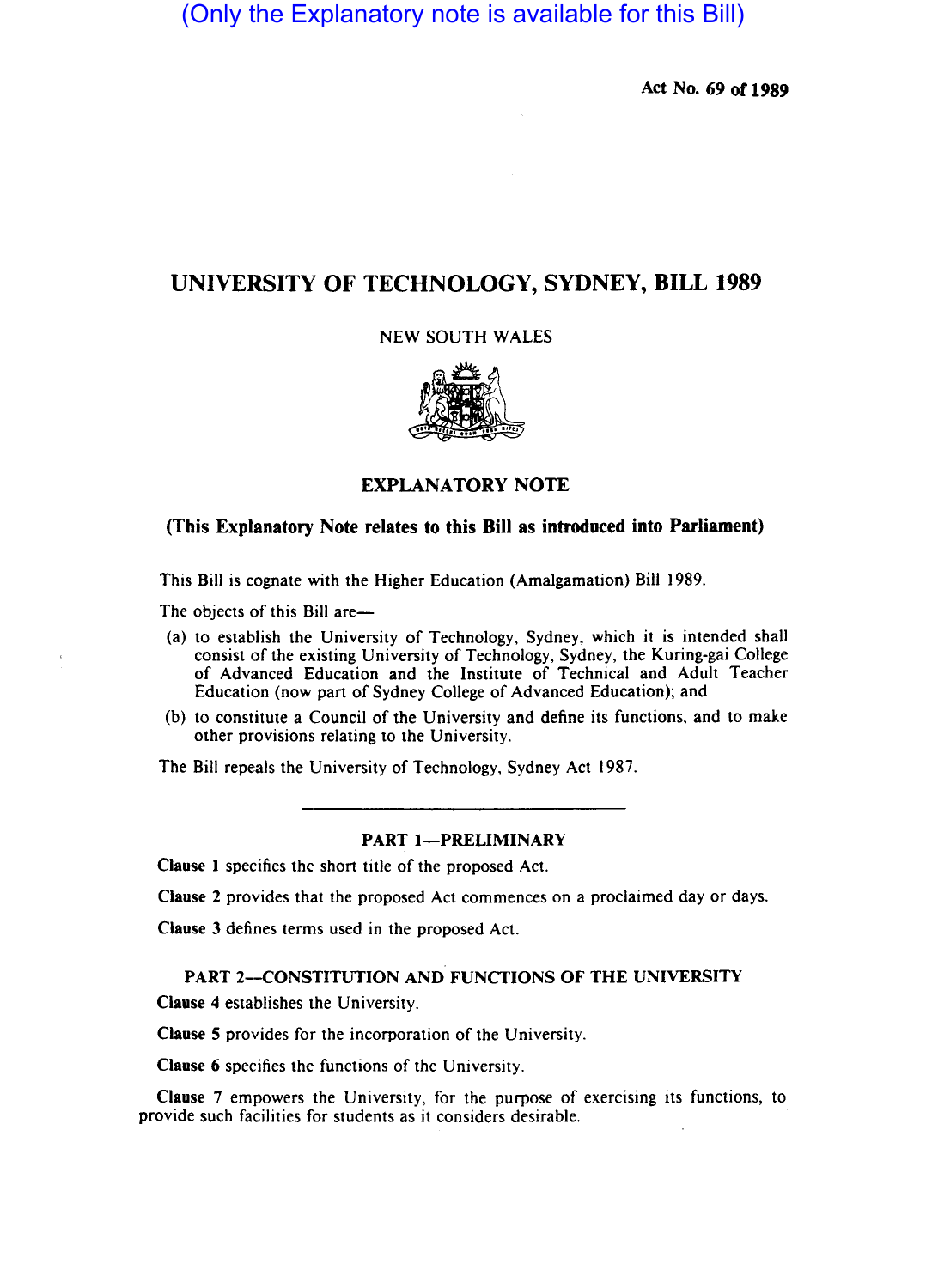## PART 3-THE COUNCIL, AUTHORITIES AND OFFICERS OF THE UNIVERSITY

Clause 8 establishes a Council of the University which is to be the governing authority of the University.

Clause 9 provides that the Council of the University shall consist of parliamentary, official, appointed and elected members.

Clause 10 contains provisions relating to the Chancellor of the University.

Clause 11 contains provisions relating to the Deputy Chancellor of the University.

Clause 12 provides that the Vice-Chancellor is the chief executive officer of the University.

Clause 13 designates His Excellency the Governor as the Visitor of the University.

Clause 14 describes the University Convocation.

Clause 15 establishes an Academic Board of the University.

### PART 4-FUNCTIONS OF COUNCIL

#### Division 1-General

Clause 16 invests the Council with miscellaneous powers relating to academic, staffing and other matters.

Clause 17 permits the Council to delegate its functions.

#### Division 2-Property

Clause 18 specifies the powers of the Council relating to property and places certain restrictions on the Council dealing with land of the University.

Clause 19 gives the Council, subject to certain restrictions, the control and management of land of the Crown on which the University is conducted.

Clause 20 provides for the resumption or appropriation of land for the benefit of the University.

Clause 21 provides for the vesting in the University of land of the Crown on which its activities are conducted.

#### PART 5-GENERAL

Clause 22 enables the Treasurer, with the approval of the Governor-in-Council, to advance money to the University for its temporary accommodation.

Clause 23 provides for the financial year of the University.

Clause 24 forbids religious or political discrimination in the admission of students, the conferring of degrees and awards and the appointment of staff.

Clause 25 provides for the exemption of persons, on the grounds of conscience, from membership of the body corporate of the University or from Convocation.

Clause 26 enables the re-appointment or re-election of a person to any office under the proposed Act which the person has held and for which he or she is still suitably qualified and eligible.